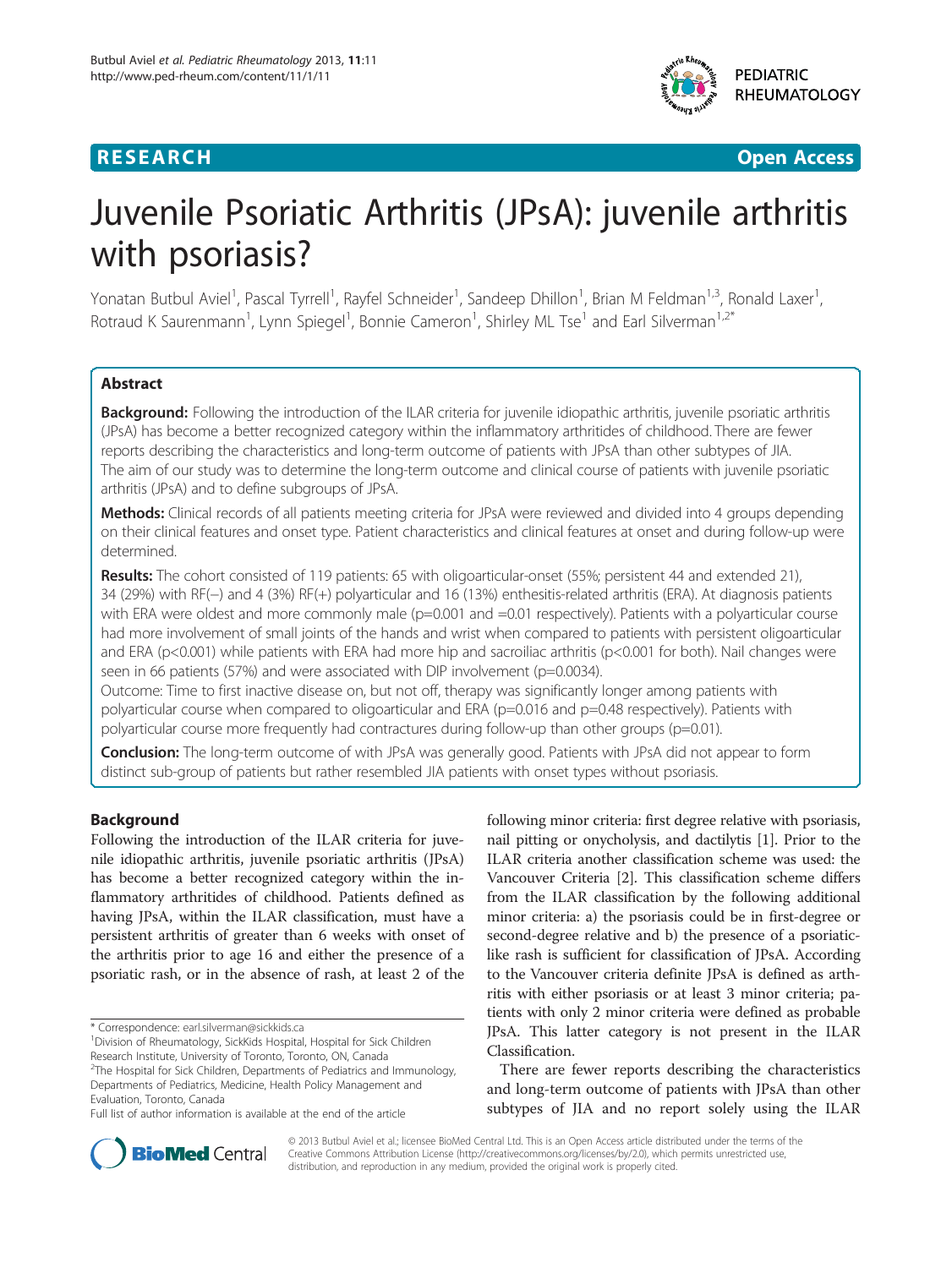Criteria. In addition, some were review articles, reviewed overlapping subsets of patients or were small cases series [[2-13](#page-7-0)]. As more than one classification system for JPsA has been used, it can be confusing to compare different studies and, as recently as 2008, no single classification was agreed upon or universally accepted [\[12](#page-7-0)].

The aims of this study were to determine the longterm joint outcome and functional status of children with JPsA and to define subgroups of JPsA.

## Patients and methods Patients

The charts of all 122 patients who met the Vancouver criteria (definite or probable) [\[2\]](#page-7-0) or ILAR criteria [\[1\]](#page-7-0) for JPsA, and who were diagnosed and followed at the Rheumatology Clinic at The Hospital for Sick Children (SickKids), Toronto between 1985 and 2005 were reviewed.

## Data collection presentation and follow-up

Patients′ charts were reviewed for the following clinical variables at presentation and at each follow-up visit: height, weight, joint involvement, presence or absence of symmetric arthritis, nail pits, dactylitis, presence of psoriatic rash or psoriasis-like rash, and uveitis. All medications, including corticosteroid joint injections, were recorded for each visit. Patient visits at presentation 1, 3, 6, 12, 36, and 60 months following the first presentation and every 5 years thereafter were used. Serologic variables studied were: a) Rheumatoid Factor (RF) as detected by latex agglutination; a positive test result was defined as titer  $\geq 2$  on at least two occasions (data were available on 88% of patients); b) Anti-nuclear antibody (ANA) as detected by immunofluorescent microscopy using the Hep2 cell line. A positive result was defined as a titer ≥ 1:40 on at least one occasion (data were available on 88% of patients); and c) HLA B-27 antigen (data were available on 44.5% of patients).

The following complications were recorded at each visit: presence of a joint contracture, and presence of leg-length discrepancy. The Childhood Health Assessment Questionnaire (CHAQ) [[14\]](#page-7-0) was available at last follow-up in 73.1% of the patients. For patients with uveitis the final visual acuity and ocular complications were obtained [\[15](#page-7-0)].

## **Definitions**

The diagnosis of psoriasis was made by a rheumatologist and/or dermatologist. Rashes thought likely (but not definitively) to represent psoriasis were considered psoriasis-like.

Polyarticular involvement was defined by the involvement of  $\geq 5$  joints cumulatively at any point over the course of study. Oligoarticular arthritis was defined as involvement of < 5 joints: a)persistent oligoarthritis- < 5 joints throughout the disease course; or b)extended-  $\geq$  5 were involved at any point after the initial 6 months. Enthesitis was defined as tenderness at a tendinous, ligamentous, capsular, or fascial insertion into bone. Dactylitis was defined as digital swelling extending beyond the margins of the joints. Patients with dactylitis were not considered to have involvement of the corresponding joint(s) with arthritis unless it was specifically documented.

Symmetric arthritis was defined as being present if the number of affected joint pairs divided by the total number of joints involved was ≥50%. The following 11 joint pairs were used: shoulders, elbows, wrists, any metacarpophalangeal (MCP), any proximal interphalangeal (PIP) of the hand, hips, knees, ankles, any metatarsophlangeal (MTP), any PIP) of the foot, and the temporomandibular (TMJ) [[16\]](#page-7-0).

Inactive disease was defined as absence of clinically evident synovitis and enthesitis for a minimum of 3 months. Patients may have been receiving medication at the time of meeting the criteria for inactive disease.

Patients were excluded from inactive disease analysis if they were followed for < one year, or if insufficient data for the

Patients who were diagnosed with other rheumatic diseases such as systemic lupus erythematosus or had features of systemic JIA were excluded from the study.

## Definition of sub-types

Patients were divided into 4 groups depending on their clinical features: a) Oligoarticular course; b) RF negative (−) polyarticular course (divided into extended oligoarticular and polyarticular-onset; c) RF positive (+) polyarticular course; and d) enthesitis-related arthritis (ERA) (modified tILAR definition as psoriasis could be present) using ILAR criteria [[1](#page-7-0)].

#### Statistic methods

All descriptive data were expressed as the mean  $\pm$  standard deviation (SD). Comparisons between groups were performed using Chi-Square Tests with Bonferroni corrections when applicable and ANOVA test with Tukey– Kramer Honestly Significant Difference correction for continuous variables (comparisons were for the following 4 groups: ERA, persistent oligoarticular, extended oligoarticular, and RF- polyarticular, and not polyarticular course). Kaplan-Meirer survival analysis was performed for time to first inactive disease, both on or off therapy, and was compared between the groups – the p value was calculated using Log Rank Chi-Square Test.

Comparisons of the continuous variables at presentation and at last follow-up were performed using paired t-test analysis.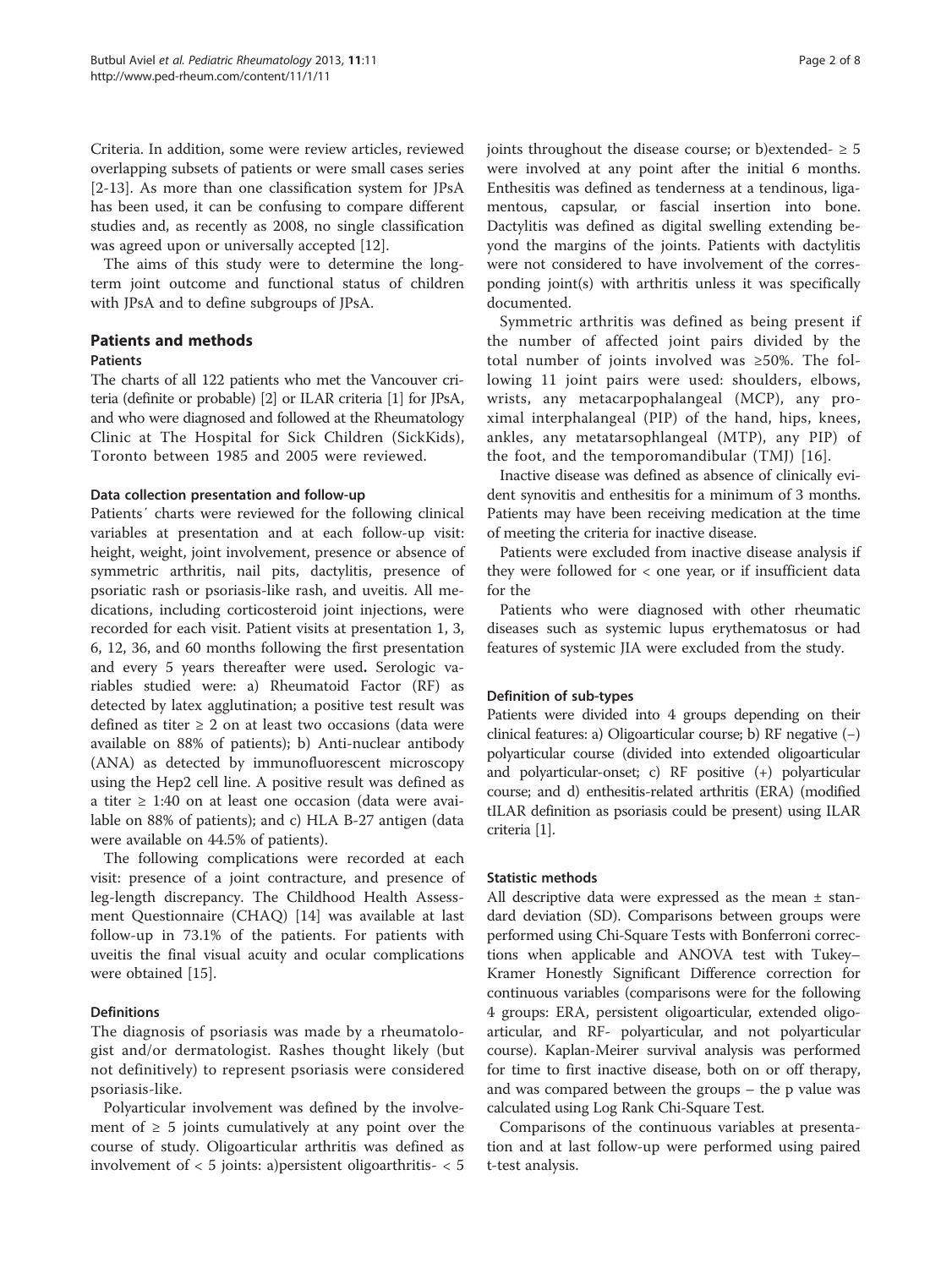<span id="page-2-0"></span>Institutional Review Board approval was obtained for this study (no.0019980177).

## Results

The initial cohort consisted of 122 patients with JPsA: three were excluded due to insufficient follow-up data. The study cohort consisted of 119 patients – 109 patients had definite and 10 patients had probable JPsA by the Vancouver Criteria [[2\]](#page-7-0). Ninety-nine of also fulfilled the ILAR criteria for JPsA [\[1\]](#page-7-0). The other 20 patients would have been excluded from the study if only ILAR criteria were used: a) 4 patients tested positive for rheumatoid factor on at least two occasions; and b) 16 patients also met the criteria for ERA. Ninety-nine patients had a definite psoriatic rash and 4 patients had a psoriatic-like rash. Thirty-three patients were diagnosed with psoriasis before the onset of arthritis (median 2.5 years mean of 3.4±3.1 years), 30 patients at the same time and in 40 patients the diagnosis of psoriasis was made after the onset of arthritis (median 2.9 mean of 4.2±4.0 years).

At the time of the first visit 93 patients fulfilled the Vancouver criteria with 87 patients having definite and 6 patients probable JPsA. Eighty-one of the 93 patients also fulfilled the ILAR criteria for JPsA at presentation (the other 12 met the criteria for more than one JIA sub-type). Ethnicity data was available for 56 patients (49%). The vast majority of patients (49/56) were of European ancestry (87.5%), one patient was African-Canadian, one Chinese-Canadian and 5 patients had a mixed ethnic origin.

#### Demographic data

The mean age at presentation was 8.0±4.4 years with 80 females (67%) and 39 males (33%) (Table 1). The mean age at diagnosis was significantly lower for females with JPsA when compared to males (median 6.7 vs. 9.4 years) (mean  $7.3\pm4.4$  vs.  $9.3\pm4.1$  years) (p=0.03). The duration of follow-up ranged from 1 month to 16.8 years. There were no significant differences in the follow-up times among the groups (Table 1).

The most common type of arthritis found was oligoarticular-onset in 65 patients (55%)- 44 patients (68%) had a persistent oligoarticular course and 21 (32%) had extended oligoarticular arthritis (polyarticular course). The median time to extension was 2.9 years (mean 3.1±2.3). Overall, 55 patients (46%) had polyarticular course arthritis (excluding patients with ERA). Features of ERA were present in 16 patients (14%): 7 patients had  $\geq 5$ joints during the disease course and 9 patients <5 joints. The least common course-type was RF+ polyarticular course, which was found in only 4 patients (3%) (not further analyzed because of sample size).

A positive family history of psoriasis was found in 68 patients: 40 had a first-degree relative with psoriasis and 28 had second-degree relative.

## Clinical findings Joint involvement

a) Large joints The most commonly involved large joints at both presentation and during the course of the disease were the knee (67%) and ankle (23% of patients) (Tables [2](#page-3-0) and [3\)](#page-4-0). Statistically significant differences in

|                                                                 | <b>ERA</b><br>$N=16$     | Persistent<br>oligoarticular<br>$N = 44$ | <b>Extended</b><br>oligoarticular<br>$N=21$ | RF-<br>polyarticular<br>$N = 34$ | Polyarticular<br>course N=55 | Total<br>cohort<br>$N = 115$ | P value   |
|-----------------------------------------------------------------|--------------------------|------------------------------------------|---------------------------------------------|----------------------------------|------------------------------|------------------------------|-----------|
| Female:male                                                     | 1:2.2                    | 2.7:1                                    | 1:1.6                                       | 1:3.9                            | 2.5:1                        | 2:1                          | $0.006*$  |
| Mean age at diagnosis in years <sup>#</sup><br>(median)         | $11.6 \pm 2.2$<br>(12.1) | $7.7 \pm 4.3$ (7.4)                      | $6.6 \pm 5$ (3.5)                           | $7.4\pm4.2(7.2)$                 | $7.1 \pm 4.5$ (5.8)          | 8±4.4(8.1)                   | $0.003**$ |
| Mean Length of follow-up in years <sup>#</sup><br>(median)      | $4.8 \pm 2.3$<br>(4.9)   | $5.9 \pm 3.8$ (4.9)                      | $7.2 \pm 0.9$ (6)                           | $6.6 \pm 0.7$ (6.5)              | $6.8\pm4.6(6.1)$             | $6.2\pm4.1(5.3)$             | $0.3**$   |
| <b>Family history of psoriasis</b><br>(percentage)              | 8(50)                    | 26 (59)                                  | 12 (57)                                     | 22(65)                           | 34 (62)                      | 68 (59)                      | $0.8***$  |
| Number of patients with positive<br><b>ANAª</b>                 | 1/14                     | 14/40                                    | 11/19                                       | 13/29                            | 24/49                        | 39/103                       | $0.07***$ |
| Number of patients with positive<br><b>HLA-B27</b>              | 6/15                     | 3/18                                     | 0/8                                         | 1/8                              | 1/17                         | 10/50                        | $0.0001*$ |
| Number of patients with<br>asymptomatic uveitis (acute uveitis) | 0(5)                     | 6(0)                                     | 3(0)                                        | 4(0)                             | 7(0)                         | 13(5)                        | $0.6*$    |
| Number of patients with dactylitis                              | 3                        | 11                                       | 11                                          | 11                               | 22                           | 36                           | $0.09*$   |

Table 1 Comparison of characteristics of patients with Juvenile Psoriatic Arthritis (JPsA) in the different groups

#- values are shown as mean plus/minus standard deviation.

a=Positive anti-nuclear antibody (ANA) defined as at least one positive ANA result.

\* Anova.

\*\*chi-square analysis.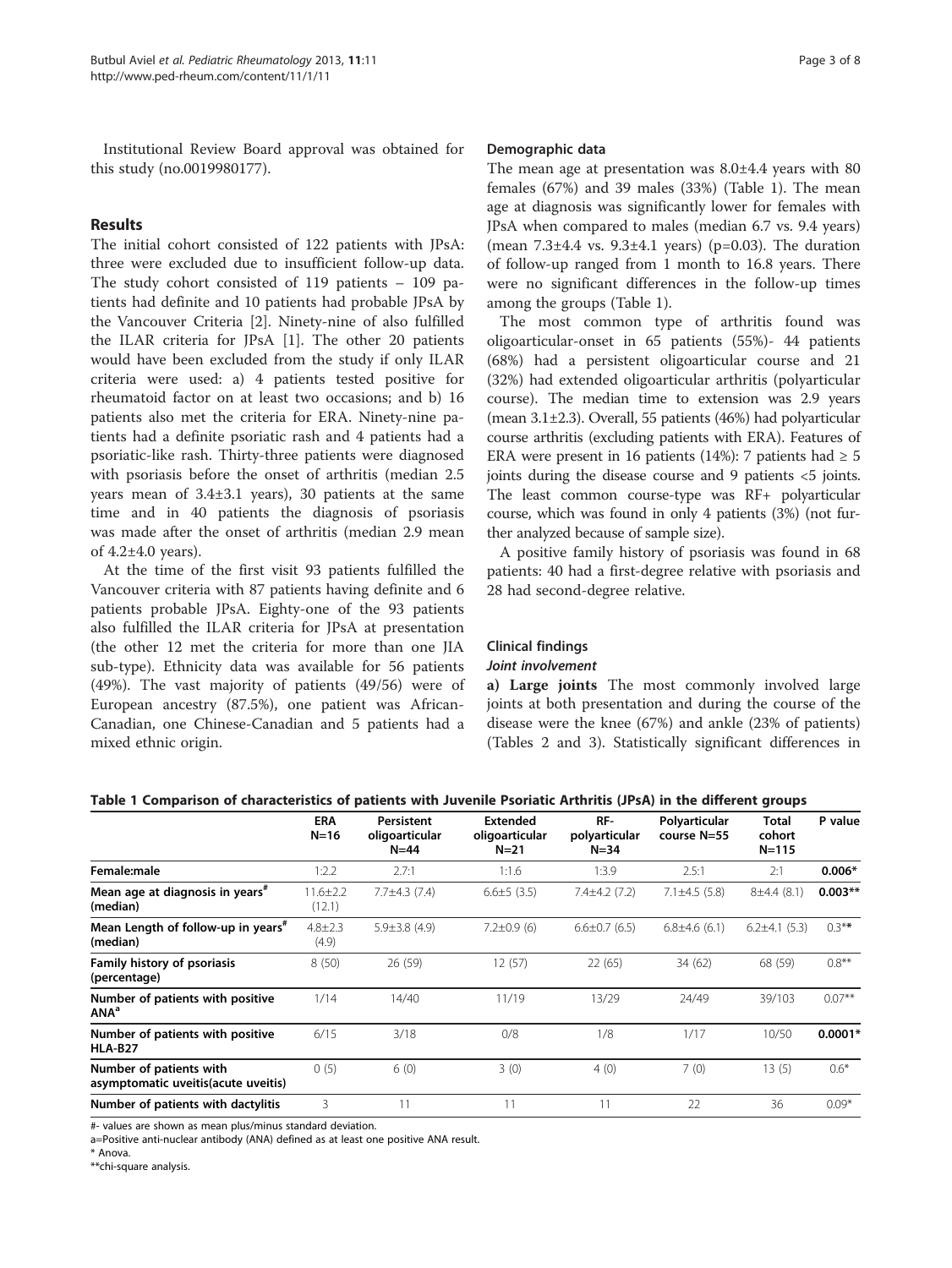|                     | <b>ERA</b><br>$N=16$ | Persistent oligoarticular<br>course N=44 | Extended oligoarticular<br>course N=21 | $RF-N=34$ | polyarticular<br>course N=55 | <b>Total cohort</b><br>$N = 115$ | P value  |
|---------------------|----------------------|------------------------------------------|----------------------------------------|-----------|------------------------------|----------------------------------|----------|
| Knee                | 6(37.5)              | 32 (72.7)                                | 15(71)                                 | 24 (70)   | 39(70)                       | 77 (66.9)                        | 0.06     |
| Ankle               | 5(31.2)              | 9(20.4)                                  | 7(33)                                  | 17(50)    | 24(44)                       | 38 (33.0)                        | 0.05     |
| <b>Subtalar</b>     | 2(12.5)              | 3(6.8)                                   | 3(14.3)                                | 5(14.7)   | 8(14.5)                      | 13(11.3)                         | 0.7      |
| Hip                 | 5(31.2)              | 5(11.4)                                  | 0(0)                                   | 0(0)      | O(0)                         | 10(8.7)                          | 0.0012   |
| Shoulder            | 1(6.2)               | 1(2.3)                                   | 1(4.7)                                 | 3(8.8)    | 4(7)                         | 6(5.2)                           | 0.63     |
| Elbow               | 1(6.2)               | 3(6.8)                                   | 3(14.3)                                | 9(26.5)   | 12(21.8)                     | 16 (13.9)                        | 0.07     |
| Wrist               | 1(6.2)               | 4(9.0)                                   | 7(33)                                  | 13 (38.2) | 20(36.3)                     | 25 (21.7)                        | 0.038    |
| <b>MCP</b>          | 2(12.5)              | 3(6.8)                                   | 2(9.5)                                 | 12 (35.3) | 14(25.4)                     | 19 (16.5)                        | 0.005    |
| PIP of Hand         | 3(18.7)              | 6(13.6)                                  | 2(9.5)                                 | 18 (52.9) | 20(36.3)                     | 29 (25.2)                        | 0.0002   |
| DIP of Hand         | 2(12.5)              | 2(4.6)                                   | 0(0)                                   | 6(17.6)   | 6(10.9)                      | 10(8.7)                          | 0.08     |
| <b>LMT</b>          | 1(6.2)               | 2(4.6)                                   | 6(17.6)                                | 6(17.6)   | 6(10.9)                      | 9(7.8)                           | 0.07     |
| Cervical<br>spine   | 0(0)                 | 2(4.6)                                   | 0(0)                                   | 0(0)      | 1(1.8)                       | 2(1.7)                           | 0.50     |
| <b>Sacroiliac</b>   | 5(31.2)              | 0(0)                                     | 0(0)                                   | 0(0)      | O(0)                         | 5(4.3)                           | < 0.0001 |
| Any small<br>joint* | 6(37.5)              | 12(27.3)                                 | 5(24)                                  | 25 (73.5) | 30(54.5)                     | 48 (41.7)                        | 0.0001   |

<span id="page-3-0"></span>Table 2 Frequency of individual joint involvement at presentation (percentage)

MTP metatarsal phalangeal joint.

PIP proximal interphalangeal joint.

MCP metacarpal phalangeal joint.

DIP distal interphalangeal joint.

\*any small joint refers to: PIP of hands and feet, MCP, and MTP.

the frequency of large joint involvement at presentation were found for: hip (highest in ERA) (p=0.0012), ankle (highest in RF- polyarticular) (p=0.05) and wrist (lowest in ERA) (p=0.038) (Table 2). During follow-up, involvement of the hip  $(p=0.05)$ , wrist  $(p=0.0004)$ , and elbow (p=0.0002) differed among the groups (Table [3](#page-4-0)).

b) Small joints At presentation there was a statistically significant difference for any small joint involvement  $(p=.0005)$  and for MCP  $(p=.0005)$  and PIP of the hands (p=0.0002) (all highest in RF- polyarticular group) (Table 2). During the follow-up period again there was a statistically significant difference for any small joint  $(p<0.0001)$  and for PIP of the hands  $(p=0.0002)$  and MCPs (all highest in RF- polyarticular group) (p=0.005) (Table [3\)](#page-4-0).

At presentation there was no significant difference for the frequency of DIP involvement but during follow-up DIP involvement differed (Table [3](#page-4-0)).

## TMJ

During the follow-up period we found that there was a statistically significant higher percentage of TMJ involvement in patients with RF- polyarticular and extended oligoarticular disease as compared to the ERA and persistent oligoarticular groups but at presentation (Tables 2 and [3\)](#page-4-0).

#### Sacroiliac (SI) joint

Five patients with ERA (31%) had SI joint involvement at presentation and 7 patients (44%) during the disease course. SI joint involvement was not seen in any of the other patients at presentation, and was only rarely seen during the follow–up in these patients (Tables 2 and [3](#page-4-0)).

#### Symmetry of joint involvement

At presentation 45 patients of the total cohort (39%) had symmetric joint involvement and 52 patients (45%) during follow-up. There was an increased prevalence of symmetric arthritis for the RF- polyarticular and the extended oligoarticular groups compared to the persistent oligoarticular and ERA groups but not between the RFpolyarticular and extended oligoarticular groups (data not shown).

#### Other features

There was no difference in the percentage of patients with dactylitis among the groups (p=0.14) (Table [1](#page-2-0)). At presentation patients with younger age of onset tended to have more dactylitis ( $R^2$ =0.025; p=0.06).

Nail changes secondary to psoriasis was seen in 66 of the cohort (57%) with nail pitting seen in 64 patients and onycholysis in only 2 patients. Nail pitting was significantly associated with a higher incidence of DIP involvement at presentation but not during follow-up (p=0.0034 and p=0.6 respectively).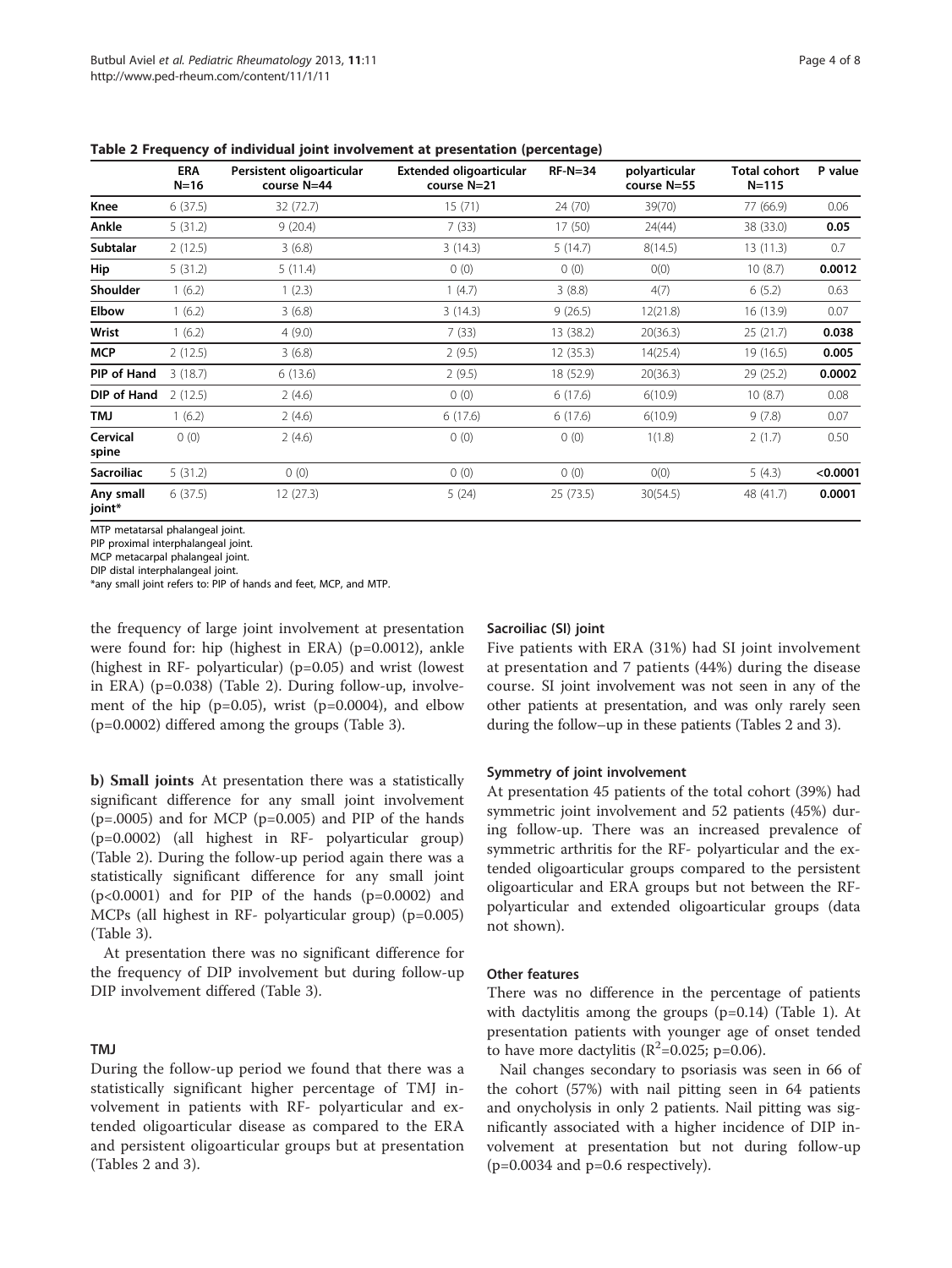|                       | <b>ERA</b><br>$N=16$ | Persistent oligoarticular<br>course N=44 | Extended oligoarticular<br>course N=21 | RF- polyarticular<br>$N = 34$ | Polyarticular<br>course N=55 | Total cohort<br>$N = 115$ | P value  |
|-----------------------|----------------------|------------------------------------------|----------------------------------------|-------------------------------|------------------------------|---------------------------|----------|
| Knee*                 | 12<br>(75.0)         | 34 (77.2)                                | 18 (85.7)                              | 26 (76.4)                     | 44(80)                       | 90 (78.3)                 | 0.8      |
| Ankle                 | 9(56.0)              | 20(45.0)                                 | 16 (76.2)                              | 21(62.0)                      | 37(67)                       | 66 (57.4)                 | 0.1      |
| <b>Subtalar</b>       | 4(25.0)              | 4(9.0)                                   | 9(26.5)                                | 7(33.0)                       | 16(29)                       | 24 (20.1)                 | 0.09     |
| Hip                   | 7(43.7)              | 6(13.6)                                  | 4 (19.0)                               | 5(14.7)                       | 9(16.3)                      | 22 (19.1)                 | 0.05     |
| <b>Shoulder</b>       | 2(12.5)              | 2(4.5)                                   | 3(14.3)                                | 8(23.5)                       | 11(0.2)                      | 15(13.0)                  | 0.1      |
| Elbow                 | 2(12.5)              | 6(13.6)                                  | 9(43.0)                                | 19 (56.0)                     | 28(50.9)                     | 36 (31.0)                 | 0.0002   |
| Wrist                 | 3(18.7)              | 13 (29.5)                                | 13 (61.9)                              | 23 (67.6)                     | 36(65.4)                     | 52 (45.2)                 | 0.0004   |
| <b>MCP</b>            | 3(18.7)              | 5(11.4)                                  | 9(42.9)                                | 21(61.7)                      | 30(54.5)                     | 38 (33.0)                 | < 0.0001 |
| PIP of Hand           | 5(31.0)              | 7(15.9)                                  | 12 (42.8)                              | 26 (76.5)                     | 38(69)                       | 51 (43.5)                 | < 0.0001 |
| DIP of Hand           | 3(18.7)              | 3(6.8)                                   | 5(23.8)                                | 10(29.4)                      | 15(27.2)                     | 21 (18.3)                 | 0.07     |
| <b>LMT</b>            | 1(6.2)               | 5(11.4)                                  | 7(33.3)                                | 10(29.4)                      | 17(30.9)                     | 23 (20.0)                 | 0.04     |
| Cervical<br>spine     | 0(0)                 | 4(9.0)                                   | 3(14.3)                                | 5(14.7)                       | 8(14.5)                      | 12(10.3)                  | 0.4      |
| <b>Sacroiliac</b>     | 7(43.7)              | 3(6.8)                                   | 1(5.0)                                 | 2(6.0)                        | 3(5.4)                       | 13(11.3)                  | 0.0002   |
| Any small<br>joint ** | 7(43.7)              | 12(27.2)                                 | 3(14.3)                                | 4(11.8)                       | 48(87.3)                     | 67 (58.0)                 | < 0.0001 |

<span id="page-4-0"></span>Table 3 Frequency of individual joint involvement during the course of the disease

MTP metatarsal phalangeal joint.

PIP proximal interphalangeal joint.

MCP metacarpal phalangeal joint.

DIP distal interphalangeal joint.

\* values are shown as number with percentage in brackets.

\*\*any small joint refers to: PIP of hands and feet, MCP, and MTP.

#### Serology results

A positive ANA was associated with younger age  $(R^2=0.07; p=0.0027)$  (Odds ratio 0.862 with confidence intervals of 0.78 -0.953).

There was a statistically significant difference for the presence of HLA-B27 among the groups (P<0.0001).

#### Treatment

All patients were treated with NSAIDs at presentation and/or during follow-up. Methotrexate was the most commonly used second-line agent and was significantly more frequently used in patients with polyarticular course as compared persistent oligoarticular patients (p=0.01) but not to patients with ERA (Table [4](#page-5-0)). Within polyarticular course patients there was no difference in methotrexate use between RF- polyarticular and extended oligoarticular patients (data not shown). There was a significant difference in the use of other second-line agents when the polyarticular course group were compared to the persistent oligoarticular (45% vs. 23%,  $p = 0.02$ ) but not when compared to the ERA group or between the 2 polyarticular course groups (data not shown) (Table [4](#page-5-0)). There were no differences in the use of oral prednisone and antitumour necrosis factor (TNF) therapy when comparing the polyarticular course group to the other groups, although patients with extended oligoarticular arthritis were significantly more likely to be treated with an anti-TNF agent than the other groups (24% vs. 6% p=0.05).

#### Outcome measures

Twenty-one (18%) of the patients had a joint contracture during the course of their disease: small joint of the hand (10 patients), elbow in 5, and wrist and hip in 2 patients each. Seven patients had deviation of the jaw and one patient had restricted range of motion of the neck (Table [5](#page-5-0)). We found that patients with RF- polyarticular and extended oligoarticular course were more likely to have a contracture compared to the other groups at presentation but not during the disease course (Table [5](#page-5-0)). A leg-length discrepancy was found in only 3 patients (3%) at last follow-up with no significant difference among the groups.

A CHAQ score was available in 86 patients (75%) at the last visit after a mean time of arthritis of  $6.3\pm4.3$ years. The mean CHAQ scores were similar among the groups (Table [4\)](#page-5-0).

Assessment of inactive disease was available for 109 patients. All but 7 patients (4 with polyarticular, 2 with oligoarticular and 1 with ERA) had inactive disease at least once during the follow-up period. At the last follow-up 63 patients (55%) had inactive disease; there were no differences among the groups for percentage of patients with inactive disease on medication. At the last follow-up 33 patients (30%) were inactive off all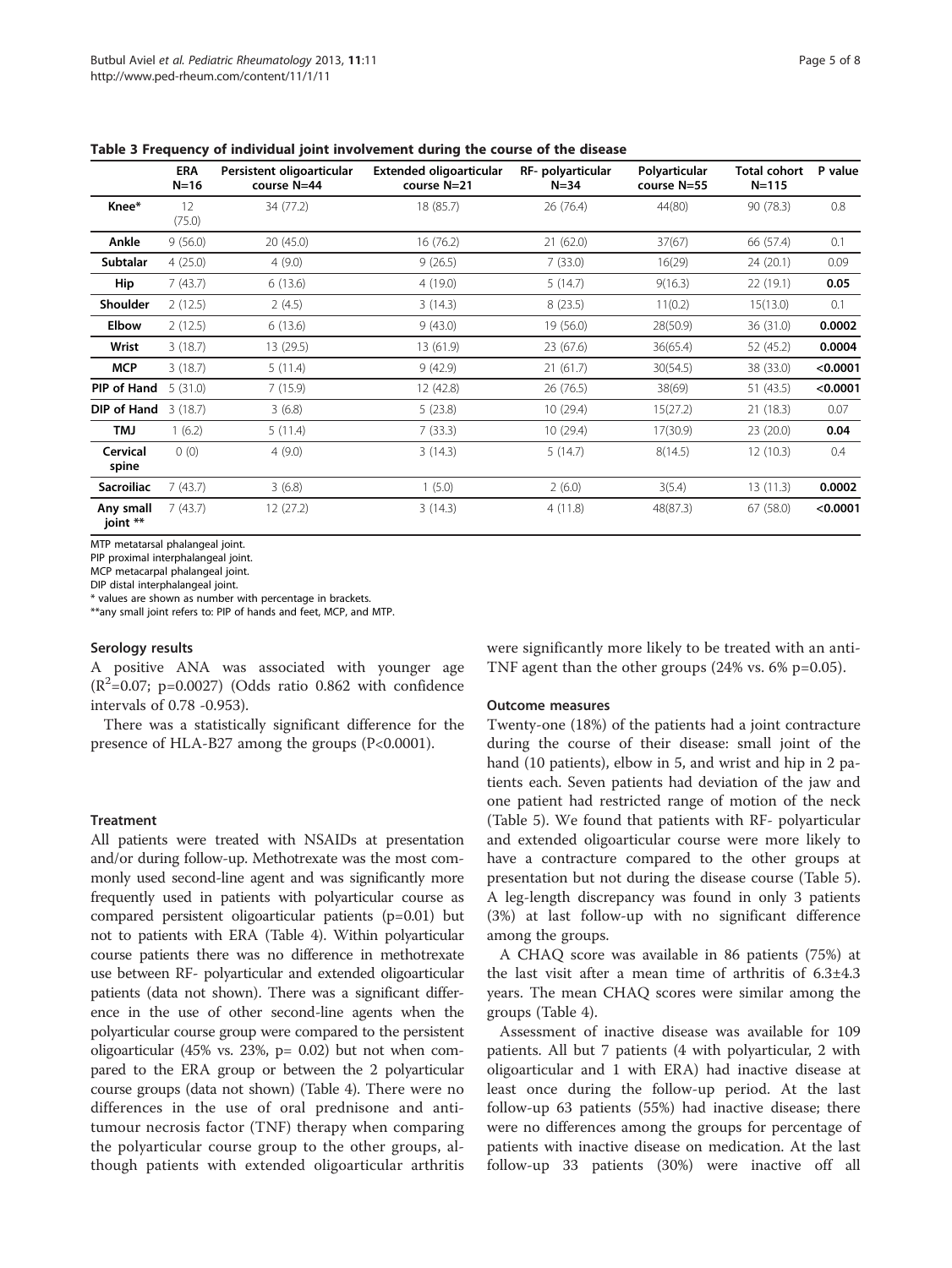|                   | <b>ERA</b><br>$N=16$ | Persistent oligoarticular<br>course N=44 | Extended oligoarticular<br>course N=21 | RF-polyarticular<br>$N = 34$ | Polyarticular<br>course N=55 | Total cohort<br>$N = 115$ | P value |
|-------------------|----------------------|------------------------------------------|----------------------------------------|------------------------------|------------------------------|---------------------------|---------|
| Methotrexate      | 4(25.0)              | 8(18.2)                                  | 10(47.6)                               | 13(38.2)                     | 23 (41.8)                    | 35 (22.6)                 | 0.03    |
| Anti-TNF<br>agent | 2(12.5)              | (2.3)                                    | 6(28.5)                                | 2(5.9)                       | $7*$ (12.7)                  | 10(8.7)                   | 0.16    |
| <b>Etanercept</b> | (6.2)                | (2.3)                                    | 5(23.8)                                | 2(5.9)                       | 7(12.7)                      | 9(7.8)                    | 0.15    |
| Infliximab        | (6.2)                | 0(0)                                     | 1(4.7)                                 | O(0)                         | 1(1.8)                       | 2(1.7)                    | 0.26    |
| Any DMARD         | 4(25.0)              | 10 (22.7)                                | 11(52.4)                               | 14(41.2)                     | 25 (45.4)                    | 39 (33.9)                 | 0.04    |
| Prednisone        | 2(12.5)              | (2.3)                                    | 4(19)                                  | 3(8.8)                       | 7(12.7)                      | 10(8.7)                   | 0.15    |

<span id="page-5-0"></span>Table 4 Medication use during the course of the disease (percentage)

\* one patient was treated with both etanercept and infliximab.

DMARD: Disease-Modifying Anti-Rheumatic Drug.

medication and again there was no difference among the groups.

Using Kaplan-Meir survival analysis, the median time to inactive disease on therapy for the total cohort was 1.23 years (mean  $2.1 \pm 0.3$  years) and the median time to inactive disease off therapy was1.8 years (mean 2.5±0.26 years) (Figure [1\)](#page-6-0). There was no significant difference among the groups in mean time to first inactive disease on therapy  $(p=0.4)$  or off therapy  $(p=0.2)$  (Figure [1\)](#page-6-0).

## Growth

Height and weight data were available at the first and last visit in 53 patients (46%). The median percentile for weight at last follow-up at  $68.5$  (mean  $65.2\pm26.4$ ) was significantly higher when compared to the first visit that was 57.6 (mean 54.2±31.3) (p=0.0014) with no significant differences among the groups.

There was no significant change in the height percentiles from the first visit to the last visit (medians 54.9 vs. 61.8) (means  $55.7\pm29.4$  vs.  $53.6\pm29.6$ ) (p=0.77).

#### Uveitis

Chronic uveitis occurred in 13 patients (11%) of the total cohort. There was no significant difference among the groups (p=0.63). Acute uveitis developed in 5 patients and all 5 patients had ERA.

## **Discussion**

It is recognized that patients with JPsA may be a heterogeneous group of patients who may present with features of similar to the other JIA subtypes. Two different classification systems of JPsA have been proposed, with the ILAR classification gaining increasing usage [\[1,2](#page-7-0)]. Our findings are consistent with previous studies that suggested patients with JPsA comprise distinct populations that can be differentiated by the age of onset and clinical features [[6,11](#page-7-0),[17](#page-7-0),[18](#page-7-0)]. These results are similar to studies of adult patients with PsA that demonstrated subsets based on number of and/or location of joint involvement, symmetry and features of spondylitis [\[19-23](#page-7-0)].

The diagnosis of JPsA frequently occurs in patients who had been previously diagnosed with other forms of JIA with development of the diagnostic rash month to years later. We found that 1/3 of patients were diagnosed with another JIA sub-type prior to the diagnosis of JPsA after a mean of 4.2 years. In most of these patients a diagnosis of JPsA was not suspected based on clinic findings although some had a family history of psoriasis. In addition 3 patients with systemic JIA and psoriasis (data not shown), and 4 with RF+ polyarticular JIA and psoriasis could not be clinically differentiated from others with systemic or RF+ polyarticular JIA.

The most common course of arthritis found in the cohort was polyarticular course, present in 52% of patients which is similar to our incidence of polyarticular-course

Table 5 Comparison of outcome measures in the different groups (percentage)

|                                                            | <b>ERA</b><br>N=16 | Persistent<br>oligoarticular course<br>$N = 44$ | <b>Extended</b><br>oligoarticular course<br>$N=21$ | RF-polyarticular<br>$N = 34$ | Polyarticular<br>course N=55 | Total<br>cohort<br>$N = 115$ | P value            |
|------------------------------------------------------------|--------------------|-------------------------------------------------|----------------------------------------------------|------------------------------|------------------------------|------------------------------|--------------------|
| Contracture at any time                                    | $\mathbf{0}$       |                                                 | 8(38)                                              | 8(23.5)                      | 16                           | 21                           | 0.001              |
| Contracture at last visit                                  | $\mathbf{0}$       |                                                 | 4(19)                                              | 8(23.5)                      | 8                            | 10                           | 0.09               |
| Leg-length discrepancy                                     |                    | 9                                               | 2(9.5)                                             | 4(11.7)                      | 6                            | 17                           | 0.4                |
| Time to last CHAO* <sup>#</sup><br>from diagnosis in years | 4.5<br>$\pm$ 3.2   | $5.7 + 3.8$                                     | $7.4 + 5.3$                                        | $7.2 + 4.4$                  | $7.3 + 4.7$                  | $6.3 + 4.3$                  | not<br>significant |
| <b>Value of last CHAO</b>                                  | $0.25 \pm$<br>0.40 | $0.23 \pm 0.40$                                 | $0.23 + 0.34$                                      | $0.32 \pm 0.36$              | $0.28 + 0.40$                | $0.26 \pm 0.4$               | not<br>significant |

\* CHAQ- Childhood Health Assessment Questionnaire.

#- values are shown as mean plus/minus standard deviation.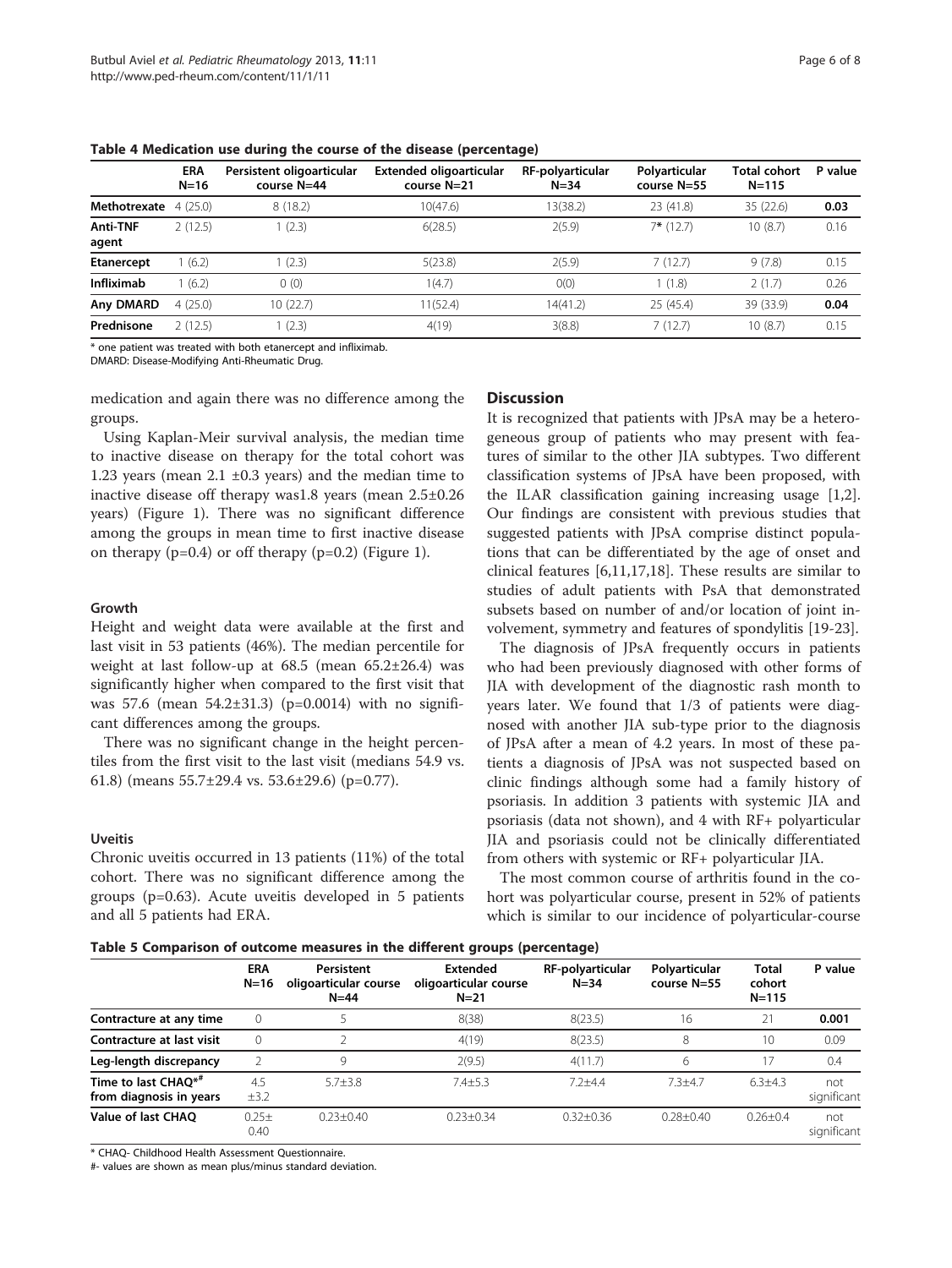<span id="page-6-0"></span>

JIA in patients without psoriatic arthritis [\[24\]](#page-7-0) but slightly lower than previous studies of JPsA [\[5,6,10](#page-7-0)]. Patients with polyarticular course could be distinguished from the other subtypes as they had a worse outcome, more severe clinical course, had more contractures, and longest mean time to first inactive disease. The pattern of arthritis differed as they were most likely to have involvement of the small joints of the hands and feet, to have symmetric disease, to require methotrexate and least likely to have hip and SI joint involvement. These findings would suggest that patients with polyarticular course JPsA form a distinct subset of JPsA patients that closely resemble patients with polyarticular course JIA without psoriasis.

The most common onset type was oligoarticular arthritis, present in 55% of cases with extension in approximately 1/3 of cases; an extension rate that is similar to that seen non-psoriatic oligoarticular onset patients [[24-27](#page-7-0)]. Similarly, the clinical course of patients with both persistent oligoarthritis and extended oligoarthritis more closely resembled JIA clinical sub-types without psoriasis rather than other JPsA as a whole. At presentation found the frequency of wrist involvement of olgioarticular patients was closer to the frequency reported in oligoarticular JIA patients than the reported frequency of JPsA patients not subdivided [[16](#page-7-0),[28,29](#page-7-0)]. These findings suggest that the clinical course of patients with oligoarticular onset JPsA more closely resembles that of oligoarticular JIA rather than an unsubseted JPsA cohort.

A previous study had suggested that there were 2 distinct groups of patients with JPsA based on age of onset of disease with the older patients resembling ERA patients without psoriasis [\[11](#page-7-0)]. These older patients generally resembled the patients in our study with ERA and psoriasis in the pattern of joint involvement. Acute uveitis was only found in this group. Taken together these findings suggest that these patients older onset male patients more resemble patients with ERA without psoriasis than patients with other courses of JPsA. The prevalence of HLA-B27 was similar to previous reports in both ERA and JPsA with ERA features [\[5,27,30](#page-7-0)]. We suggest that this subgroup of patients should be classified and treated in the same manner as patients with ERA without psoriasis rather the ILAR current classification of undifferentiated. However, long-term studies are required to confirm this.

The overall outcome of patients in our study was excellent as during the course of disease 88% achieved inactive disease on therapy and 50% inactive disease off therapy. These rates are similar to previously reported remission rates depending on the definition of remission and the duration of the follow-up period [[31](#page-7-0)]. The majority of our patients did not have arthritis at last followup, 30% of patients were without active arthritis off all medication and only 10% had a contracture. We found that our patients tended to have linear growth along the predicted percentiles but that weight percentiles significantly increased. The significance of this finding is unknown but there have been reports that adults with psoriasis tend to be obese [\[32](#page-7-0)].

### Conclusions

In conclusion we suggest that JPsA may comprise 4 distinct groups that are similar to non-JPsA JIA regarding presentation, disease course, uveitis associations, response to treatment and outcome. Future studies are required to determine if our results are seen in other